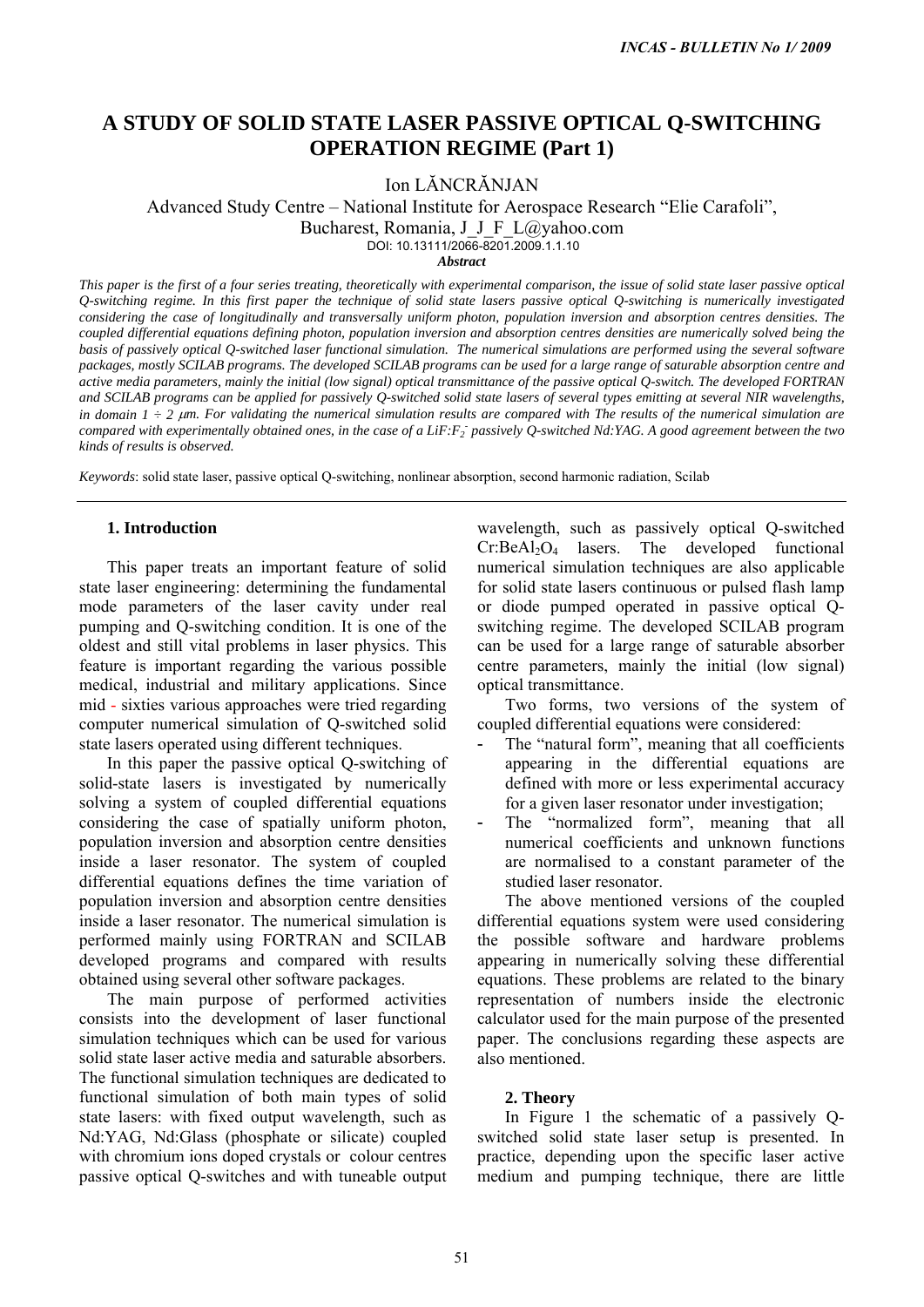differences between such laser configurations. Related to this experimental setup one problem to be solved consists in defining a system of coupled differential equations describing laser parameters of interest time evolution.

The laser parameters of interest are:

 $n(t)$  - photon density;

 $N<sub>e</sub>(t)$  - laser active medium population inversion density;

 $N_a(t)$  – passive Q-switch saturable absorber ground-state population density.

A number of approximations are made regarding this system of differential equations, among which the most important consists in considering the laser parameter as spatially uniform inside laser resonator, having no longitudinal or radial variations versus optical axis.



*Fig.1- Schematic of a passively Q-switched solid state laser setup.* 

*HR - High Reflectivity Mirror (~100%); P – Polarizer (two quartz plates placed at Brewster angle); QSW - Q-Switch crystal; AM - Nd:YAG Laser Active Medium; FL – Pumping Flash Lamp; OC - Output Coupler (Mirror)* 

In Figure 2 a second important feature of the presented attempt of laser functional simulation model is presented, namely the energy-level diagram applicable for the laser active medium and for the passive optical Q-switch. For both laser components a modified 4-energy level diagram with the possibility of excited-state absorption was used for describing their functions.





 $g_{\vert \rho}$  - ground-state energy level; 1<sup>2</sup> - first state energy level;

 $|2\rangle$  - second state energy level;  $|3\rangle$  - upper energy level;

 $|3\rangle$  - higher energy level; $\sigma_a$  - ground-state absorption cross section;  $\sigma_{\text{esa}}$  - excited-state absorption cross section.

The following rate equations were used as the "natural form", in order to model a solid-state laser passively Q-switched by a saturable absorber centre system having excited state absorption [3]:

$$
\frac{dn}{dt} = K_{g} N_{g} n - K_{a} N_{a} n - \beta K_{a} (N_{a0} - N_{a}) n - \gamma_{c} n \tag{1}
$$

$$
\frac{dN_s}{dt} = R_p - \gamma_s N_s - \gamma K_s N_s n \tag{2}
$$

$$
\frac{dN_a}{dt} = \gamma_a (N_{a0} - N_a) - K_a N_a n \tag{3}
$$

In Equations  $(1)$ ,  $(2)$  and  $(3)$ , besides the above defined time varying laser parameters, several other material and resonator constants and parameters are additionally introduced, namely:

 $K_{g}$  is the coupling coefficient for laser photons and active centres, defined as

$$
K_g = 2 \cdot \sigma_g / \tau_r \cdot A_g \tag{4}
$$

 $(\sigma_g$  - laser emission cross section;  $A_g$  - the effective laser beam area in the active medium;  $\tau_r$  - cavity round –trip transit time);

 $K_a$  is the coupling coefficient for laser photons and passive saturable absorber centres, defined as

$$
K_a = 2 \cdot \sigma_a / \tau_r \cdot A_a \tag{5}
$$

 $(\sigma_a$ - saturable absorber ground-state cross section;  $A_a$ - the effective laser beam area in the saturable absorber);

- $-R_p$  is the pumping rate of the active medium;
- $\gamma_c$  is the effective laser cavity decay time;
- $\gamma_g$  is the effective decay rate of the upper laser level;
- $\gamma$  is a coefficient depending on active medium ener-gy-level diagram (2 for three energy-level case, 1 in the four level case);
- $\gamma_a$  is the effective saturable-absorber relaxation rate coefficient, ;
- $\beta$  is the ratio of excited state absorption cross section to ground state absorption cross section, defined as:

$$
\beta = \sigma_{\text{esa}} / \sigma_a \tag{6}
$$

The system of differential equations (1), (2) and (3), are numerically solved in order to define the behaviour of a specific Q-switched laser system. However, important characteristics of a passively optical Q-switched laser system can be found from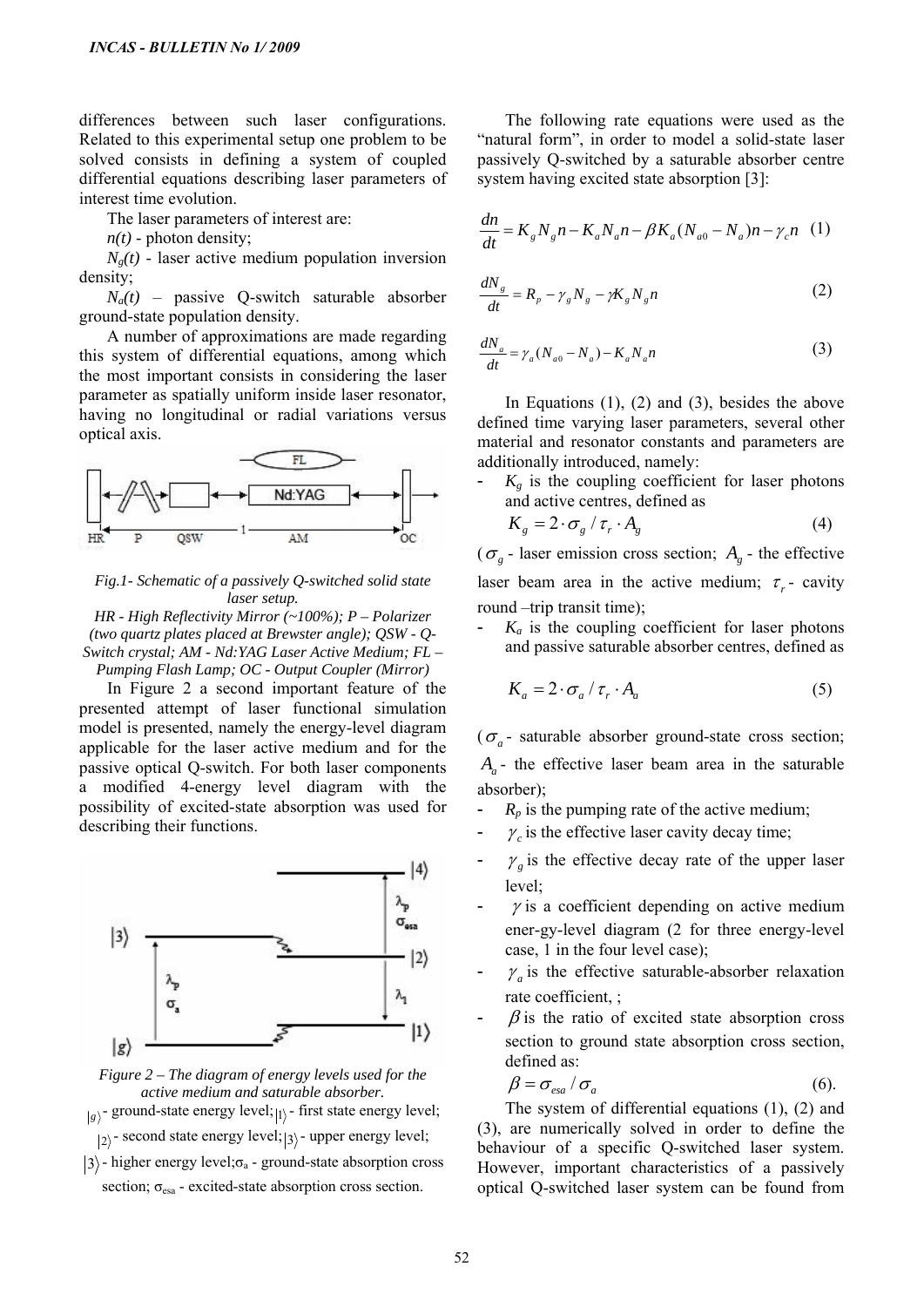analyzing these three coupled rate equations. In some specific cases, e.g. use of high contrast passive optical Q-switches, numerical simulation results obtained by solving approximations of the studied differential equations can be observed and compared with those obtained by solving the differential equation system. The results of this comparison are good enough, denoting an acceptable agreement between the observed results.

It has to be emphasized that the developed numerical simulation method can be used to describe solid state lasers operated in Q-switching regime of other types than the Nd:YAG one used for validation by comparison and for other pumping technologies (cw and diode).

The most important verification of the numerical simulation results consist in comparison with experimentally data observed for investigated laser emit-ters by the authors or published in literature. In this aspect, the attention was focused on two main laser output parameters: light pulse half measure time width (FWHM) and its energy.

The results of the numerical simulation are in good agreement with experimental data, mainly regarding laser pulse half measure time width (FWHM).

## **3. Results**

The results of the computer analysis are presented in Figures 3, 4 and 5. In Figure 3 the computer simulated laser photon density time evolution is presented. Its half amplitude time width is in good agreement with the experimentally observed value of  $\sim$ 5 ns, which is presented in Fig.7. The simulated laser pulse time shape is symmetric and in agreement with theoretical predictions [1]. In Figure 4 the time variation of computer simulated population inversion density in the active medium is shown.

In Figure 5 the computer simulation of absorption center density in the passive optical Qswitch crystal time variation is presented.

The system of differential equations (1), (2) and (3) is numerically solved using the SCILAB specialized solvers. Basically, this solver is based on a Runge-Kutta-Fehlberg algorithm  $[1 - 4]$ . It's most important feature consists into an efficient balance between the software tolerance and the need of using a variable time step of integration.

An important problem to be solved in order to perform a numerical simulation as correct as possible consists in using a fine time step during the Qswitching start, when laser intensity is abruptly growing, while a larger value of this parameter is needed on the tail of the laser pulse.

Use of a very fine time step means to overload the computing system, to overload its memory capacity. The solution to this problem seems to be concerning the ability of the software package and computing system to efficiently binary represent the numbers with different rate of change on a given number of bits.



*Fig. 3 - The computer simulated laser photon density. Its half amplitude time width is in good agreement the experimentally observed value of ~5 ns. The simulated laser pulse time shape is too abrupt, being different in comparison with the experimentally observed one, of ~ lns. Laser emission wavelength*  $\lambda_L = 1.06 \ \mu m$ 

 $[R_n = 4.50*10^{21} s^{-1}]$ 



*Fig. 4 - The computer simulated population inversion density in the active medium during laser pulse emission.*